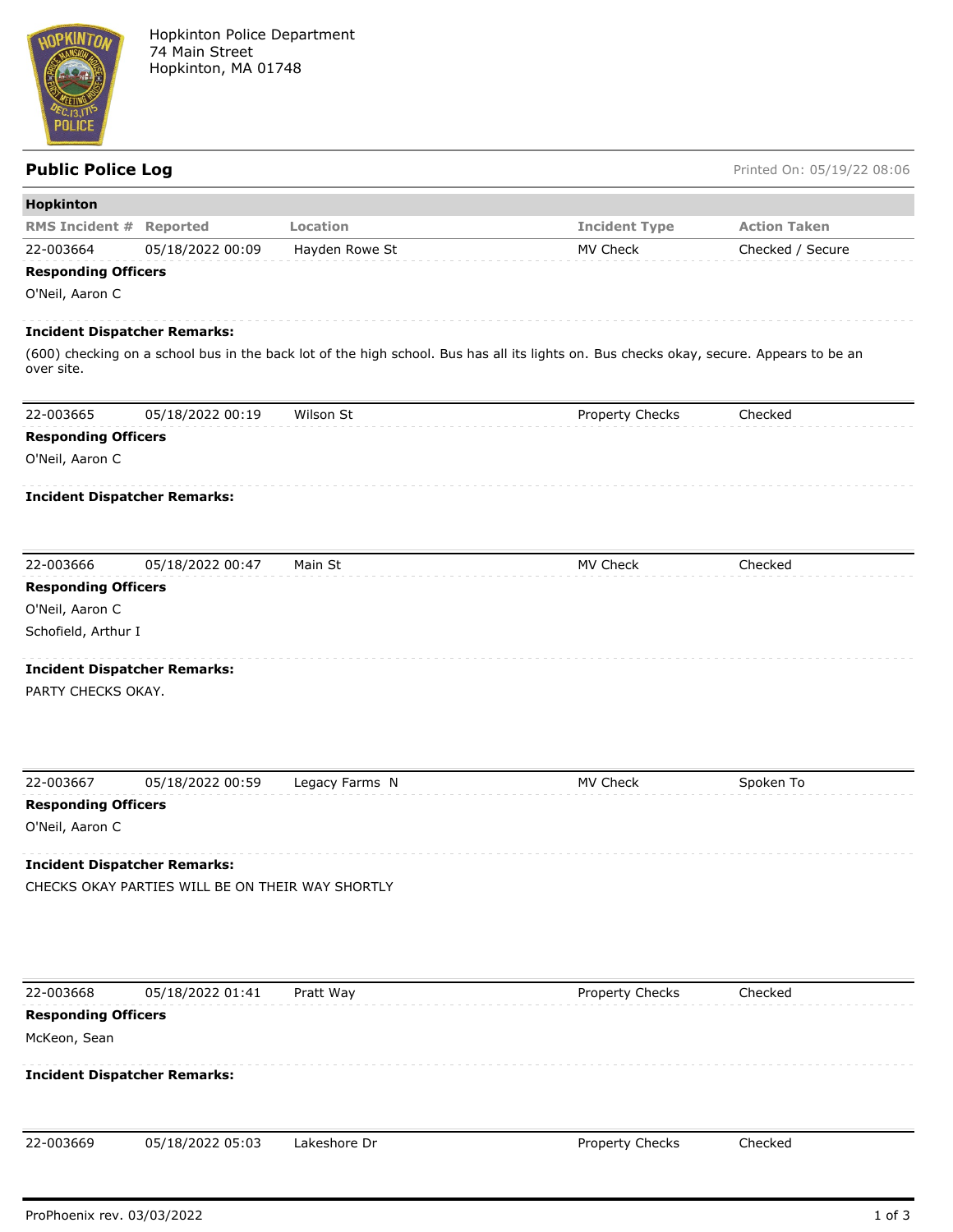

Hopkinton Police Department 74 Main Street Hopkinton, MA 01748

| <b>Public Police Log</b>   |                                        |                                                                                 |                                                                                                                                                                                                                                          | Printed On: 05/19/22 08:06 |
|----------------------------|----------------------------------------|---------------------------------------------------------------------------------|------------------------------------------------------------------------------------------------------------------------------------------------------------------------------------------------------------------------------------------|----------------------------|
| Hopkinton                  |                                        |                                                                                 |                                                                                                                                                                                                                                          |                            |
|                            | <b>RMS Incident # Reported</b>         | Location                                                                        | <b>Incident Type</b>                                                                                                                                                                                                                     | <b>Action Taken</b>        |
| <b>Responding Officers</b> |                                        |                                                                                 |                                                                                                                                                                                                                                          |                            |
| McKeon, Sean               |                                        |                                                                                 |                                                                                                                                                                                                                                          |                            |
|                            | <b>Incident Dispatcher Remarks:</b>    |                                                                                 |                                                                                                                                                                                                                                          |                            |
| 22-003671                  | 05/18/2022 06:19                       | East Main St                                                                    | Road Hazard                                                                                                                                                                                                                              | Checked                    |
| <b>Responding Officers</b> |                                        |                                                                                 |                                                                                                                                                                                                                                          |                            |
| Schofield, Arthur I        |                                        |                                                                                 |                                                                                                                                                                                                                                          |                            |
|                            | <b>Incident Dispatcher Remarks:</b>    |                                                                                 |                                                                                                                                                                                                                                          |                            |
| <b>GEAR. CHECKS OKAY</b>   |                                        |                                                                                 | 900 CHECKING EAST MAIN ST. FOR A TRUCK TAKING UP A LANE OF TRAVEL. TRUCK IS MAKING A DELIVERY TO A CONSTRUCTION SITE.<br>TRUCK IS ON A STRAIGHT AWAY AND THERE IS A GOOD LINE OF SITE. OPERATOR IS ALSO WHERE THE APPROPRIATE REFLECTIVE |                            |
| 22-003674                  | 05/18/2022 09:14                       | Wilson St                                                                       | Person Check                                                                                                                                                                                                                             | Completed                  |
| <b>Responding Officers</b> |                                        |                                                                                 |                                                                                                                                                                                                                                          |                            |
| Santoro, Matthew J         |                                        |                                                                                 |                                                                                                                                                                                                                                          |                            |
|                            | <b>Incident Dispatcher Remarks:</b>    |                                                                                 |                                                                                                                                                                                                                                          |                            |
| 22-003675                  | 05/18/2022 10:10                       | Main St                                                                         | Fraud                                                                                                                                                                                                                                    | Cancelled Enroute          |
| <b>Responding Officers</b> |                                        |                                                                                 |                                                                                                                                                                                                                                          |                            |
| Santoro, Matthew J         |                                        |                                                                                 |                                                                                                                                                                                                                                          |                            |
|                            | <b>Incident Dispatcher Remarks:</b>    |                                                                                 |                                                                                                                                                                                                                                          |                            |
|                            | RP WOULD LIKE TO REPORT A STOLEN CHECK |                                                                                 |                                                                                                                                                                                                                                          |                            |
|                            |                                        |                                                                                 |                                                                                                                                                                                                                                          |                            |
| 22-003676                  | 05/18/2022 11:12                       | Revolutionary Way                                                               | Assist Fire Department                                                                                                                                                                                                                   | Assisted                   |
| <b>Responding Officers</b> |                                        |                                                                                 |                                                                                                                                                                                                                                          |                            |
| Normandin, Cody            |                                        |                                                                                 |                                                                                                                                                                                                                                          |                            |
| 22-003679                  | 05/18/2022 13:06                       | Chestnut St                                                                     | Road Hazard                                                                                                                                                                                                                              | Checked                    |
| <b>Responding Officers</b> |                                        |                                                                                 |                                                                                                                                                                                                                                          |                            |
| Santoro, Matthew J         |                                        |                                                                                 |                                                                                                                                                                                                                                          |                            |
|                            | <b>Incident Dispatcher Remarks:</b>    | RP REPORTS A PIECE OF CONST. EQUIPMENT PARKED IN A DANGEROUS SPOT. PARKED LEGAL |                                                                                                                                                                                                                                          |                            |

22-003683 05/18/2022 17:59 Lakeshore Dr Animal Calls Log Entry / Info Only